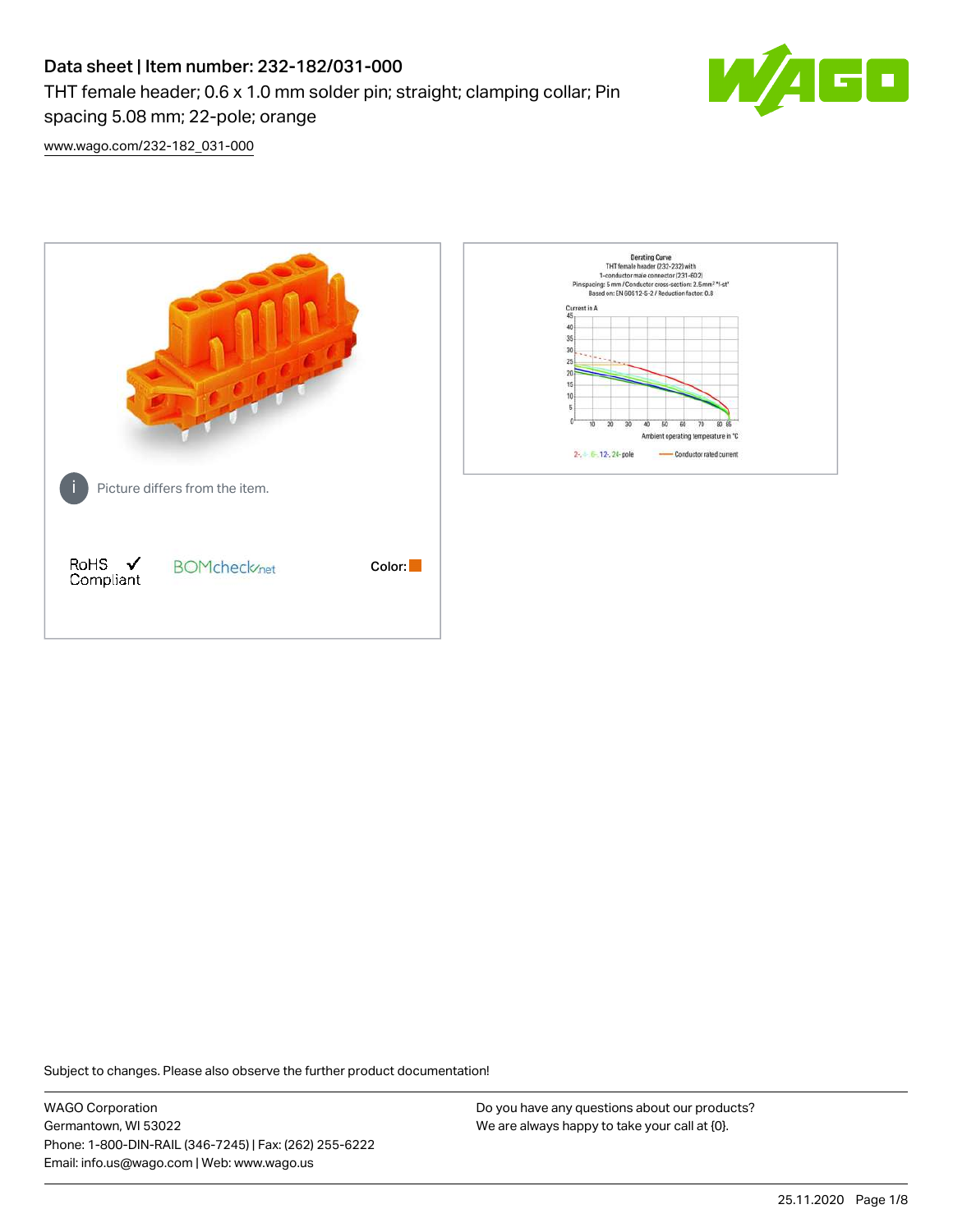



#### Item description

- $\blacksquare$ Horizontal or vertical PCB mounting via straight or angled solder pins
- П For board-to-board and board-to-wire connections
- $\blacksquare$ Touch-proof PCB outputs
- $\blacksquare$ Easy-to-identify PCB inputs and outputs
- $\blacksquare$ With coding fingers

#### Safety information 1:

The MCS - MULTI CONNECTION SYSTEM includes connectors without breaking capacity in accordance with DIN EN 61984. When used as intended, these connectors must not be connected/disconnected when live or under load. The circuit design should ensure header pins, which can be touched, are not live when unmated.

## Data Electrical data

Subject to changes. Please also observe the further product documentation!

WAGO Corporation Germantown, WI 53022 Phone: 1-800-DIN-RAIL (346-7245) | Fax: (262) 255-6222 Email: info.us@wago.com | Web: www.wago.us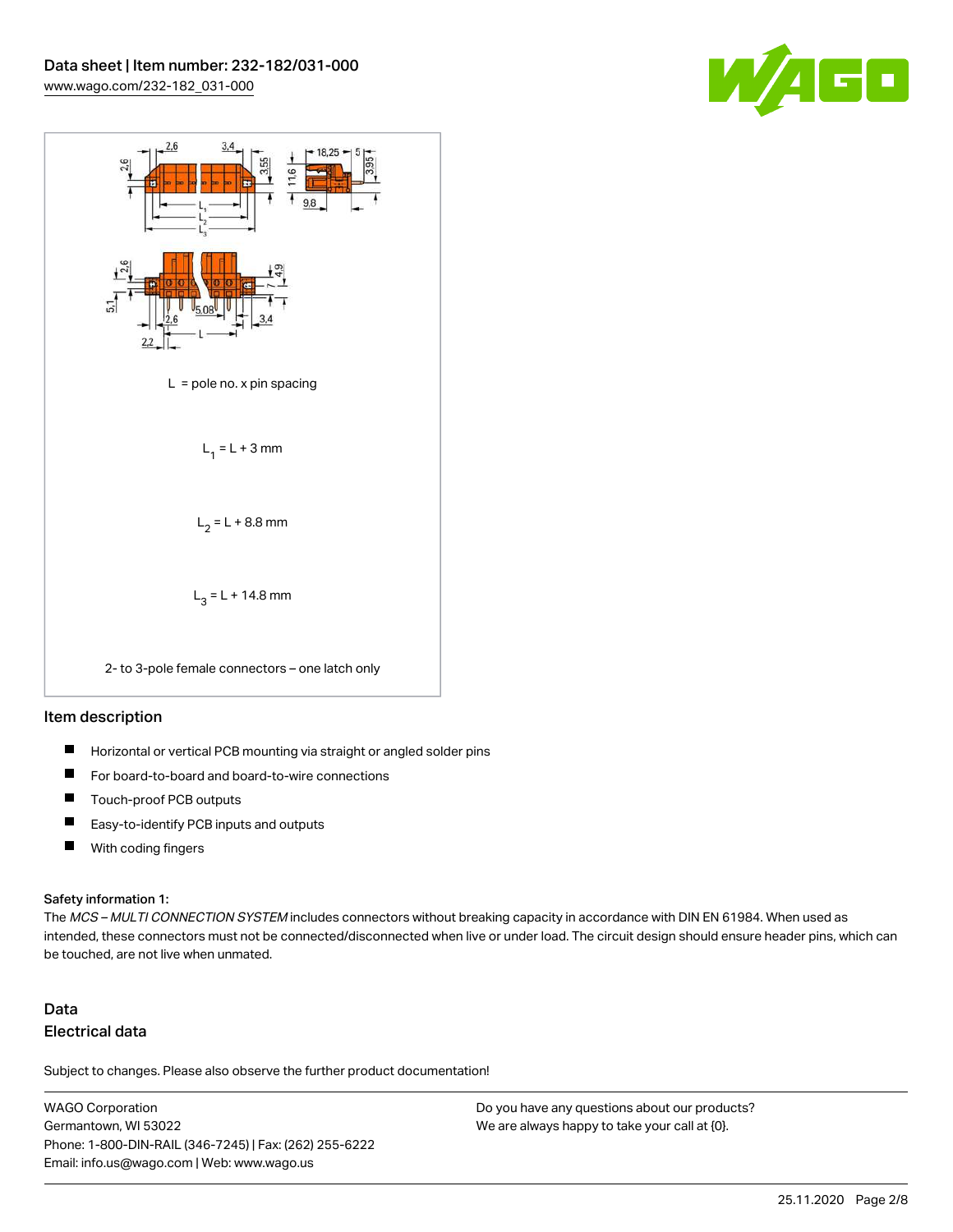

## Ratings per IEC/EN 60664-1

| Ratings per                 | IEC/EN 60664-1                                                        |
|-----------------------------|-----------------------------------------------------------------------|
| Rated voltage (III / 3)     | 320 V                                                                 |
| Rated surge voltage (III/3) | 4 <sub>k</sub> V                                                      |
| Rated voltage (III/2)       | 320 V                                                                 |
| Rated surge voltage (III/2) | 4 <sub>k</sub> V                                                      |
| Nominal voltage (II/2)      | 630 V                                                                 |
| Rated surge voltage (II/2)  | 4 <sub>k</sub> V                                                      |
| Rated current               | 12A                                                                   |
| Legend (ratings)            | $(III / 2)$ $\triangle$ Overvoltage category III / Pollution degree 2 |

## Ratings per UL 1059

| Approvals per                  | UL 1059 |
|--------------------------------|---------|
| Rated voltage UL (Use Group B) | 300 V   |
| Rated current UL (Use Group B) | 15 A    |
| Rated voltage UL (Use Group D) | 300 V   |
| Rated current UL (Use Group D) | 10A     |

## Ratings per UL 1977

| Rated voltage UL 1977 | 600 <sup>V</sup><br>. |
|-----------------------|-----------------------|
| Rated current UL 1977 |                       |

## Ratings per CSA

| Approvals per                   | CSA   |
|---------------------------------|-------|
| Rated voltage CSA (Use Group B) | 300 V |
| Rated current CSA (Use Group B) | 15 A  |
| Rated voltage CSA (Use Group D) | 300 V |
| Rated current CSA (Use Group D) | 10 A  |

## Connection data

| Pole No.                          | 22 |
|-----------------------------------|----|
| Total number of connection points | 22 |
| Total number of potentials        | 22 |
| Number of connection types        |    |
| Number of levels                  |    |

| <b>WAGO Corporation</b>                                | Do you have any questions about our products? |
|--------------------------------------------------------|-----------------------------------------------|
| Germantown, WI 53022                                   | We are always happy to take your call at {0}. |
| Phone: 1-800-DIN-RAIL (346-7245)   Fax: (262) 255-6222 |                                               |
| Email: info.us@wago.com   Web: www.wago.us             |                                               |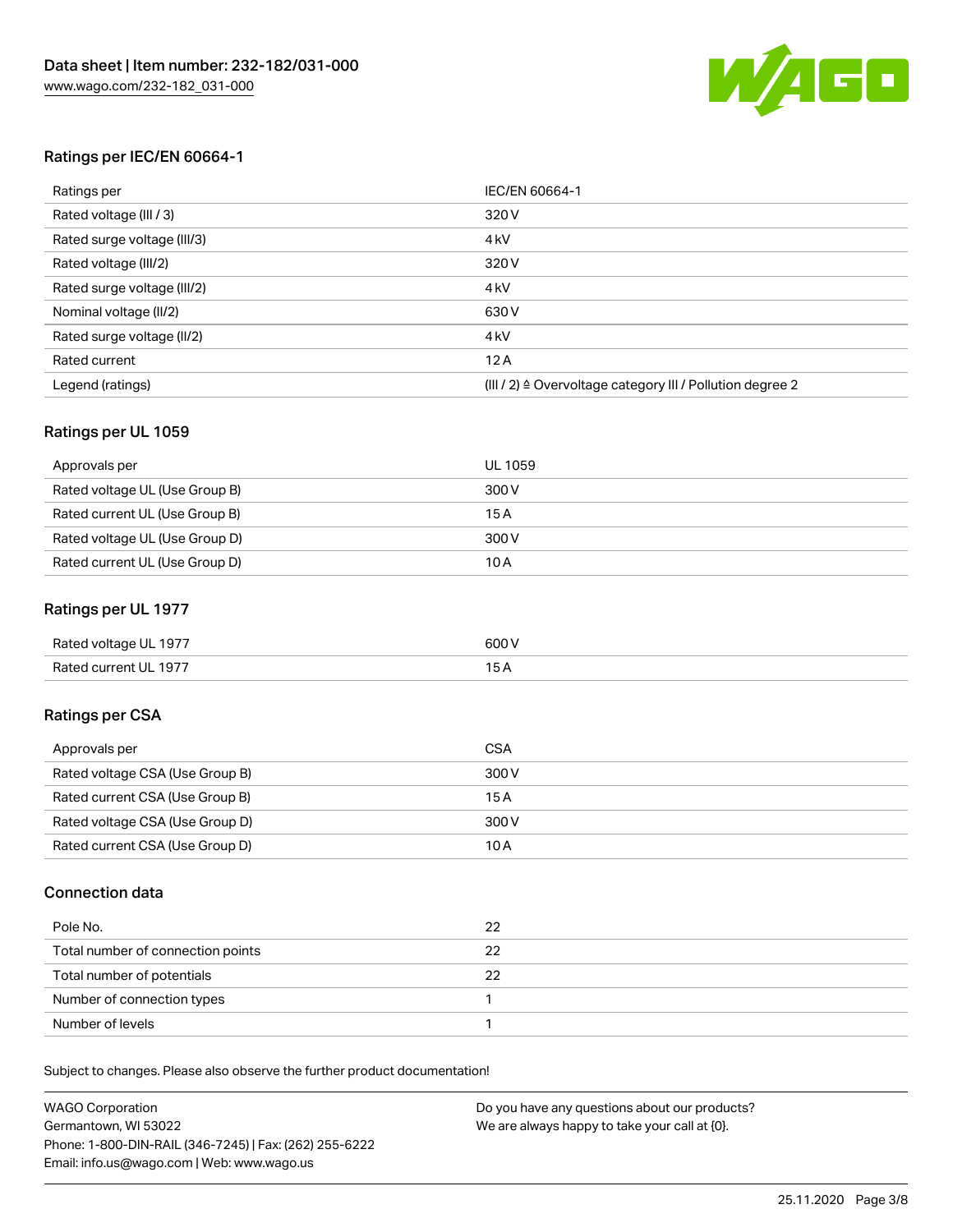

## Physical data

| Pin spacing                          | 5.08 mm / 0.2 inch     |
|--------------------------------------|------------------------|
| Width                                | 126.56 mm / 4.983 inch |
| Height                               | 23.25 mm / 0.915 inch  |
| Height from the surface              | 18.25 mm / 0.719 inch  |
| Depth                                | 11.6 mm / 0.457 inch   |
| Solder pin length                    | $5 \,\mathrm{mm}$      |
| Solder pin dimensions                | $0.6 \times 1$ mm      |
| Drilled hole diameter with tolerance | $1.3$ $(+0.1)$ mm      |

## Mechanical data

| Mounting type | Mounting flange       |
|---------------|-----------------------|
| Mounting type | Feed-through mounting |
|               | Panel mounting        |

## Plug-in connection

| Contact type (pluggable connector) | Female connector/socket |
|------------------------------------|-------------------------|
| Connector (connection type)        | for PCB                 |
| Mismating protection               | No                      |
| Mating direction to the PCB        | 90°                     |

## PCB contact

| PCB contact                         | THT                                        |
|-------------------------------------|--------------------------------------------|
| Solder pin arrangement              | over the entire female connector (in-line) |
| Number of solder pins per potential |                                            |

## Material Data

| Color                       | orange           |
|-----------------------------|------------------|
| Material group              |                  |
| Insulation material         | Polyamide (PA66) |
| Flammability class per UL94 | V <sub>0</sub>   |
| Contact material            | Copper alloy     |
| Contact plating             | tin-plated       |
| Weight                      | 19.6g            |

| WAGO Corporation                                       | Do you have any questions about our products? |
|--------------------------------------------------------|-----------------------------------------------|
| Germantown. WI 53022                                   | We are always happy to take your call at {0}. |
| Phone: 1-800-DIN-RAIL (346-7245)   Fax: (262) 255-6222 |                                               |
| Email: info.us@wago.com   Web: www.wago.us             |                                               |
|                                                        |                                               |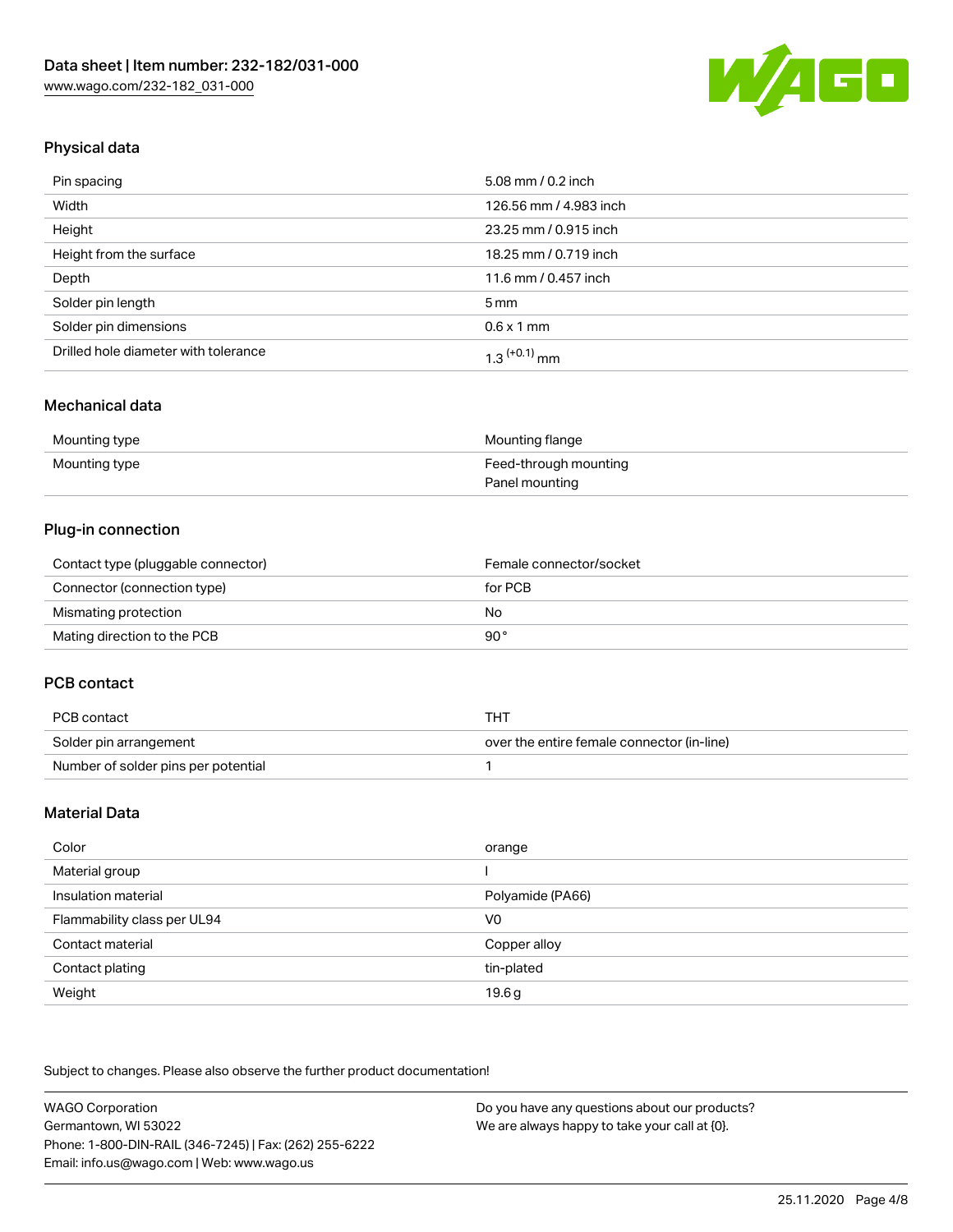

## Environmental Requirements

## Commercial data

| Packaging type        | <b>BOX</b>    |
|-----------------------|---------------|
| Country of origin     | DE            |
| <b>GTIN</b>           | 4055143577663 |
| Customs tariff number | 85366990990   |

## Approvals / Certificates

#### Ship Approvals

| Logo                             | Approval                                                | <b>Additional Approval Text</b> | Certificate<br>name                 |
|----------------------------------|---------------------------------------------------------|---------------------------------|-------------------------------------|
| ABS.                             | <b>ABS</b><br>American Bureau of Shipping               |                                 | $19 -$<br>HG15869876-<br><b>PDA</b> |
| <b>BUREAU</b>                    | BV<br>Bureau Veritas S.A.                               | IEC 60998                       | 11915/D0 BV                         |
| <b>DNV-GL</b><br><b>MARITIME</b> | <b>DNV GL</b><br>Det Norske Veritas, Germanischer Lloyd | -                               | TAE 000016Z                         |

#### UL-Approvals

| Logo | Approval                                    | <b>Additional Approval Text</b> | Certificate<br>name |
|------|---------------------------------------------|---------------------------------|---------------------|
| Э.   | UL<br>UL International Germany GmbH         | <b>UL 1977</b>                  | E45171              |
| 8    | <b>UR</b><br>Underwriters Laboratories Inc. | <b>UL 1059</b>                  | E45172<br>sec. 18   |

| <b>WAGO Corporation</b>                                | Do you have any questions about our products? |
|--------------------------------------------------------|-----------------------------------------------|
| Germantown, WI 53022                                   | We are always happy to take your call at {0}. |
| Phone: 1-800-DIN-RAIL (346-7245)   Fax: (262) 255-6222 |                                               |
| Email: info.us@wago.com   Web: www.wago.us             |                                               |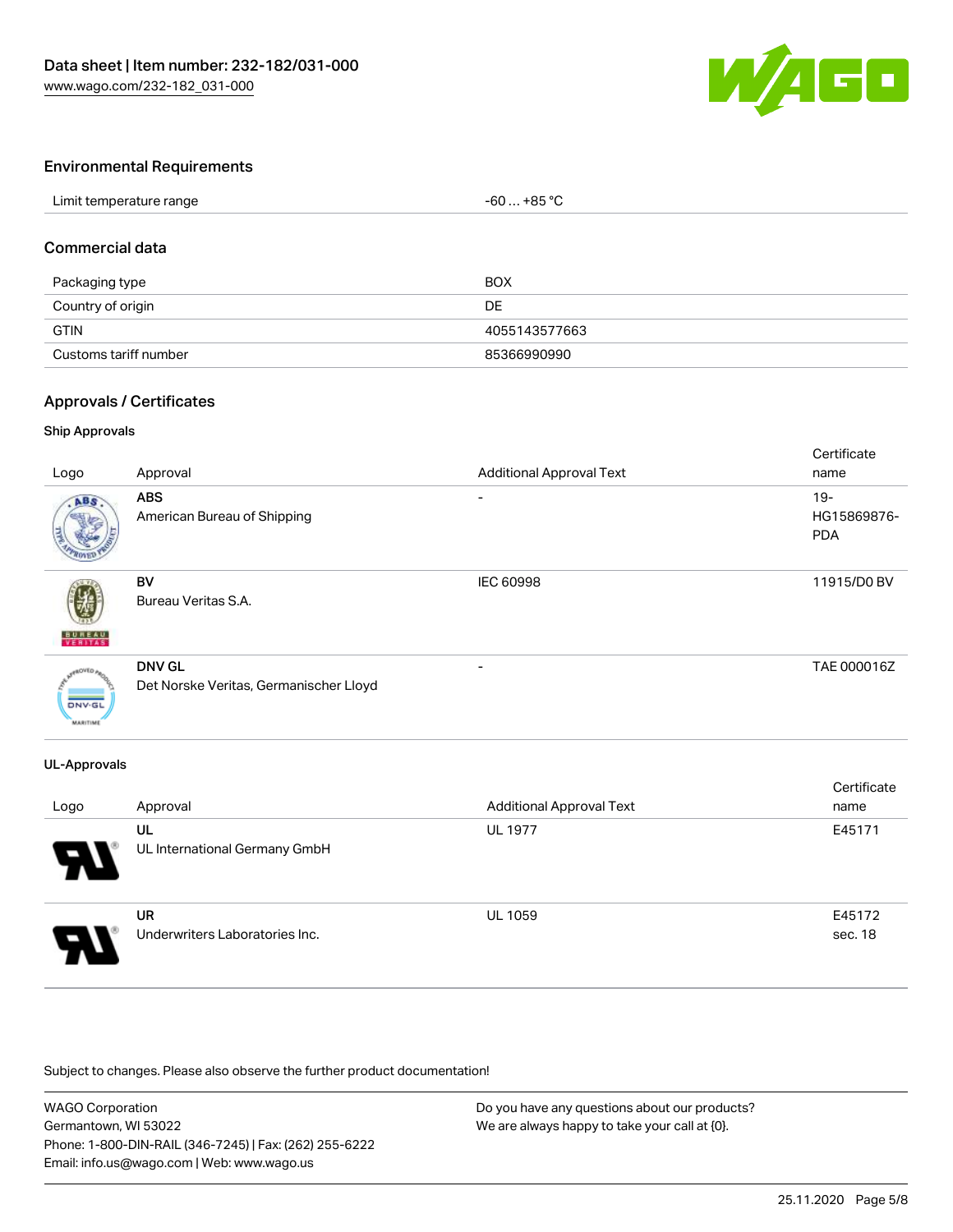## Counterpart



#### Item no.231-652

1-conductor male connector; 2.5 mm²; Pin spacing 5.08 mm; 22-pole; 2,50 mm²; orange [www.wago.com/231-652](https://www.wago.com/231-652)

W

GO

#### Compatible products

#### assembling

|       | Item no.: 231-194                                                                                     | www.wago.com/231-194 |
|-------|-------------------------------------------------------------------------------------------------------|----------------------|
|       | Self-tapping screw; B 2.2x13, fixing hole 1.8 mm Ø                                                    |                      |
|       | Item no.: 231-195                                                                                     |                      |
|       | Screw with nut; M2x12; for fixing element                                                             | www.wago.com/231-195 |
|       | Item no.: 231-295                                                                                     |                      |
|       | Screw with nut                                                                                        | www.wago.com/231-295 |
| check |                                                                                                       |                      |
|       | Item no.: 210-136                                                                                     |                      |
|       | Test plug; 2 mm $\varnothing$ ; with 500 mm cable                                                     | www.wago.com/210-136 |
|       | Item no.: 210-137                                                                                     |                      |
|       | Test plug; 2.3 mm Ø; with 500 mm cable                                                                | www.wago.com/210-137 |
|       | Item no.: 231-661                                                                                     |                      |
|       | Test plugs for female connectors; for 5 mm and 5.08 mm pin spacing; 2,50 mm <sup>2</sup> ; light gray | www.wago.com/231-661 |

## Downloads Documentation

| Additional Information |             |        |          |
|------------------------|-------------|--------|----------|
| Technical explanations | Apr 3, 2019 | pdf    | Download |
|                        |             | 3.6 MB |          |

## CAD files

#### CAD data

| 2D/3D Models 232-182/031-000                                                                                                                                           | URL | Download |
|------------------------------------------------------------------------------------------------------------------------------------------------------------------------|-----|----------|
| <b>PCB Design</b>                                                                                                                                                      |     |          |
| Symbol and Footprint 232-182/031-000                                                                                                                                   | URL | Download |
| CAx data for your PCB design, consisting of "schematic symbols and PCB footprints",<br>allow easy integration of the WAGO component into your development environment. |     |          |

| <b>WAGO Corporation</b>                                | Do you have any questions about our products? |  |
|--------------------------------------------------------|-----------------------------------------------|--|
| Germantown, WI 53022                                   | We are always happy to take your call at {0}. |  |
| Phone: 1-800-DIN-RAIL (346-7245)   Fax: (262) 255-6222 |                                               |  |
| Email: info.us@wago.com   Web: www.wago.us             |                                               |  |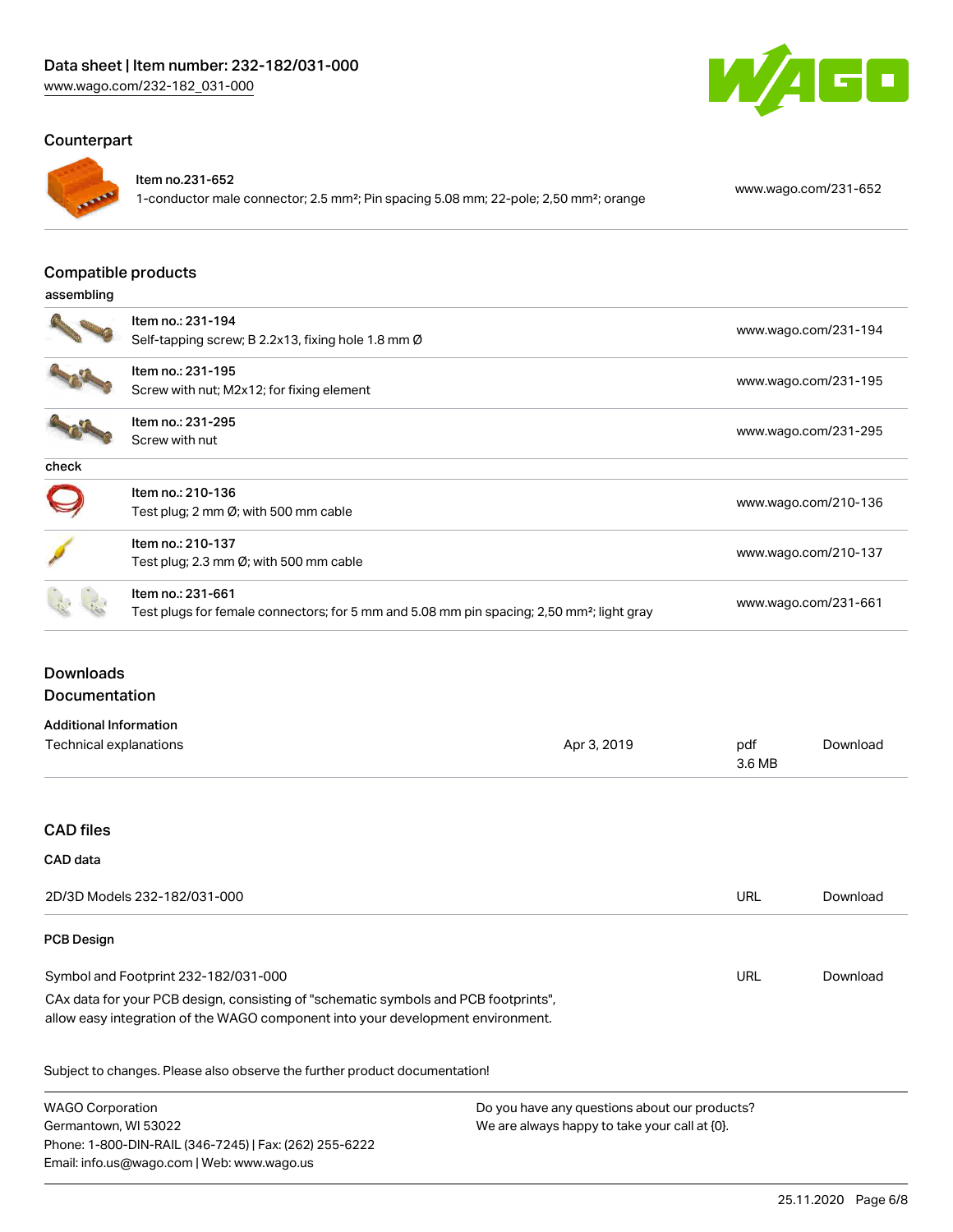#### Supported formats:

- $\blacksquare$ Accel EDA 14 & 15
- $\blacksquare$ Altium 6 to current version
- $\blacksquare$ Cadence Allegro
- $\blacksquare$ **DesignSpark**
- $\blacksquare$ Eagle Libraries
- $\blacksquare$ KiCad
- $\blacksquare$ Mentor Graphics BoardStation
- $\blacksquare$ Mentor Graphics Design Architect
- $\blacksquare$ Mentor Graphics Design Expedition 99 and 2000
- $\blacksquare$ OrCAD 9.X PCB and Capture
- $\blacksquare$ PADS PowerPCB 3, 3.5, 4.X, and 5.X
- $\blacksquare$ PADS PowerPCB and PowerLogic 3.0
- $\blacksquare$ PCAD 2000, 2001, 2002, 2004, and 2006
- $\blacksquare$ Pulsonix 8.5 or newer
- $\blacksquare$ STL
- 3D STEP П
- $\blacksquare$ TARGET 3001!
- $\blacksquare$ View Logic ViewDraw
- $\blacksquare$ Quadcept
- $\blacksquare$ Zuken CadStar 3 and 4
- Zuken CR-5000 and CR-8000 П

PCB Component Libraries (EDA), PCB CAD Library Ultra Librarian

#### CAE data

ZUKEN Portal 232-182/031-000 URL [Download](https://www.wago.com/us/d/Zuken_URLS_232-182_031-000)

Installation Notes

Application

Subject to changes. Please also observe the further product documentation!

WAGO Corporation Germantown, WI 53022 Phone: 1-800-DIN-RAIL (346-7245) | Fax: (262) 255-6222 Email: info.us@wago.com | Web: www.wago.us